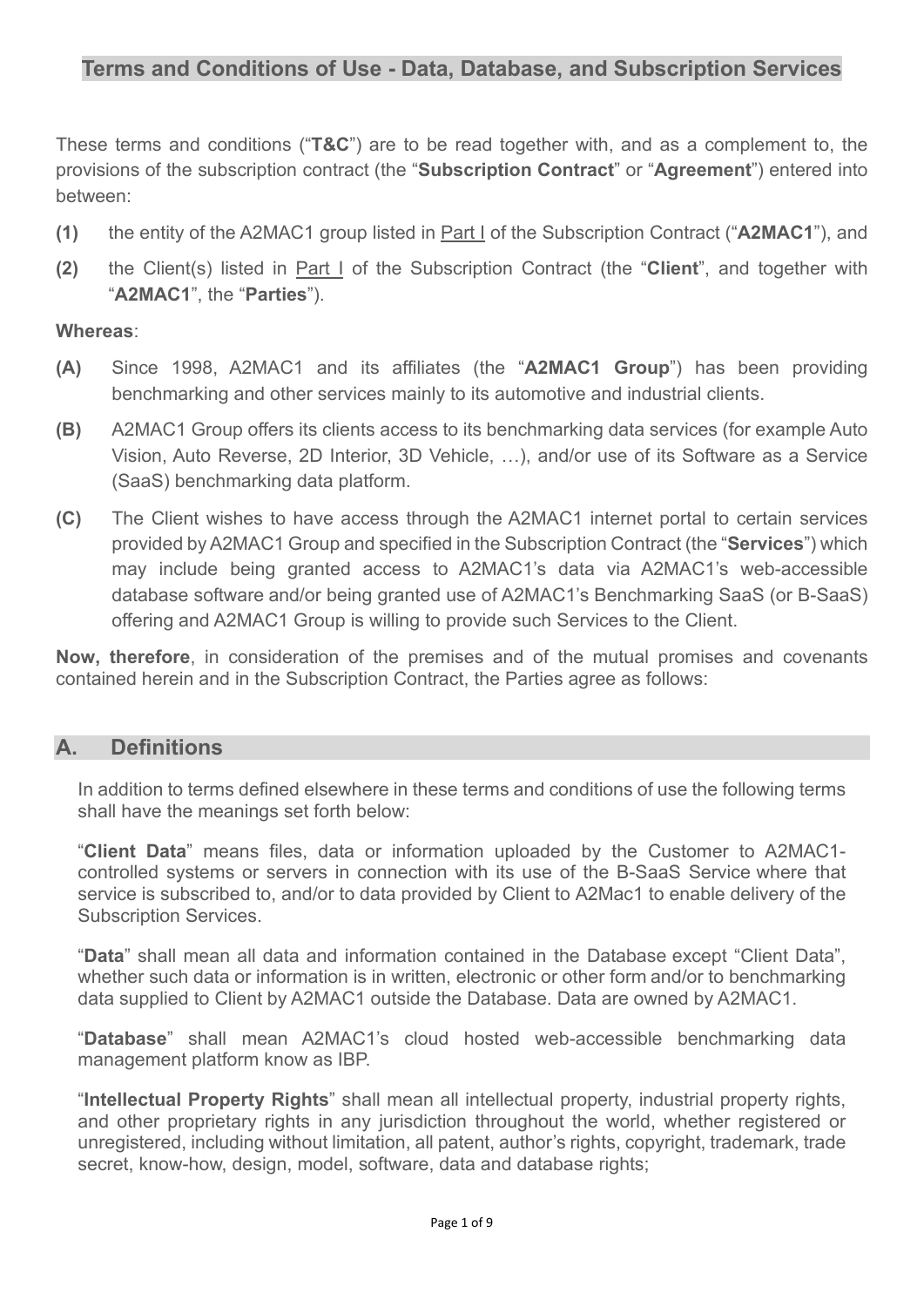"**Subscription Agreements**" shall mean these terms and conditions and the Subscription Contract.

"**Subscription Services**" shall mean the benchmarking services subscribed to as set out in the Subscription Contract

# **B. Access to and use of the Subscription Services**

Subject to the Subscription Agreements,A2MAC1 hereby grants to the Client, for internal use solely by its employees (not including, for the avoidance of doubt, employees of affiliates of the Client, unless otherwise explicitly agreed in writing by A2MAC1) meeting the conditions detailed in the Subscription Contract (the "**Active Users**"), a limited, revocable, non-transferable, nonsublicensable, nonexclusive, personal, right to access and use the Subscription Services in the conditions described in the Subscription Contract.

This right to access is granted on a non-exclusive basis, and nothing contained in the Subscription Agreements shall be construed to restrict A2MAC1 Group from itself using, and/or authorizing any other person at any time to use the Subscription Services, Data and/or the Database. Without limiting the generality of the foregoing, A2MAC1 Group may share data and other information about the Data and/or the Database with third-parties for a fee or otherwise.

# **C. Maintenance**

During the term of the Subscription Agreements and provided that the Client fulfilled its obligations thereunder (in particular its payment obligations), A2MAC1 Group shall, (i) use reasonable endeavours to correct Subscription Service malfunctions and (ii) within a commercially reasonable time period, provide the Client with all maintenance releases and updates to the Data and the Database and the Subscription Services that A2MAC1 Group releases generally to its clients. A2MAC1 Group shall not have any obligations to release updates, improvements or developments to its Data.

The Subscription Services may be unavailable due to system maintenance for reasonable periods. Planned maintenance works are posted on the https://status.a2mac1.com/ns/check-status page, and Client may subscribe for updates on this page. A2MAC1 reserves the right to perform emergency maintenance without prior notification where reasonably required.

# **D. Ownership**

The Client acknowledges that as between the Parties all Data, Database, Subscription Services and all Processed Data (defined below) and Feedback (defined below), including in each case all modifications, enhancements or derivative works thereof and all Intellectual Property Rights in the foregoing, are the exclusive property of A2MAC1 (collectively, "**A2MAC1 Property**"). The Client acknowledges that A2MAC1 has and retains all Intellectual Property Rights to the A2MAC1 Property, including author's rights or copyright and the right of databases' producers, and may have Intellectual Property Rights on the Data, including author's right or copyright on the pictures contained in the Database. The Client shall not, and shall cause its Active Users not to, during the term of the Subscription Agreements or at any time thereafter, directly or indirectly:

(i) challenge or contest, or assist any third-party in challenging or contesting, the existence and/or validity of any A2MAC1 Property; or

(ii) attempt to register any such A2MAC1 Property in any jurisdiction.

Without limiting the generality of the foregoing, the Client expressly acknowledges and agrees that, the Data in the Database is selected, compiled, coordinated, arranged and prepared by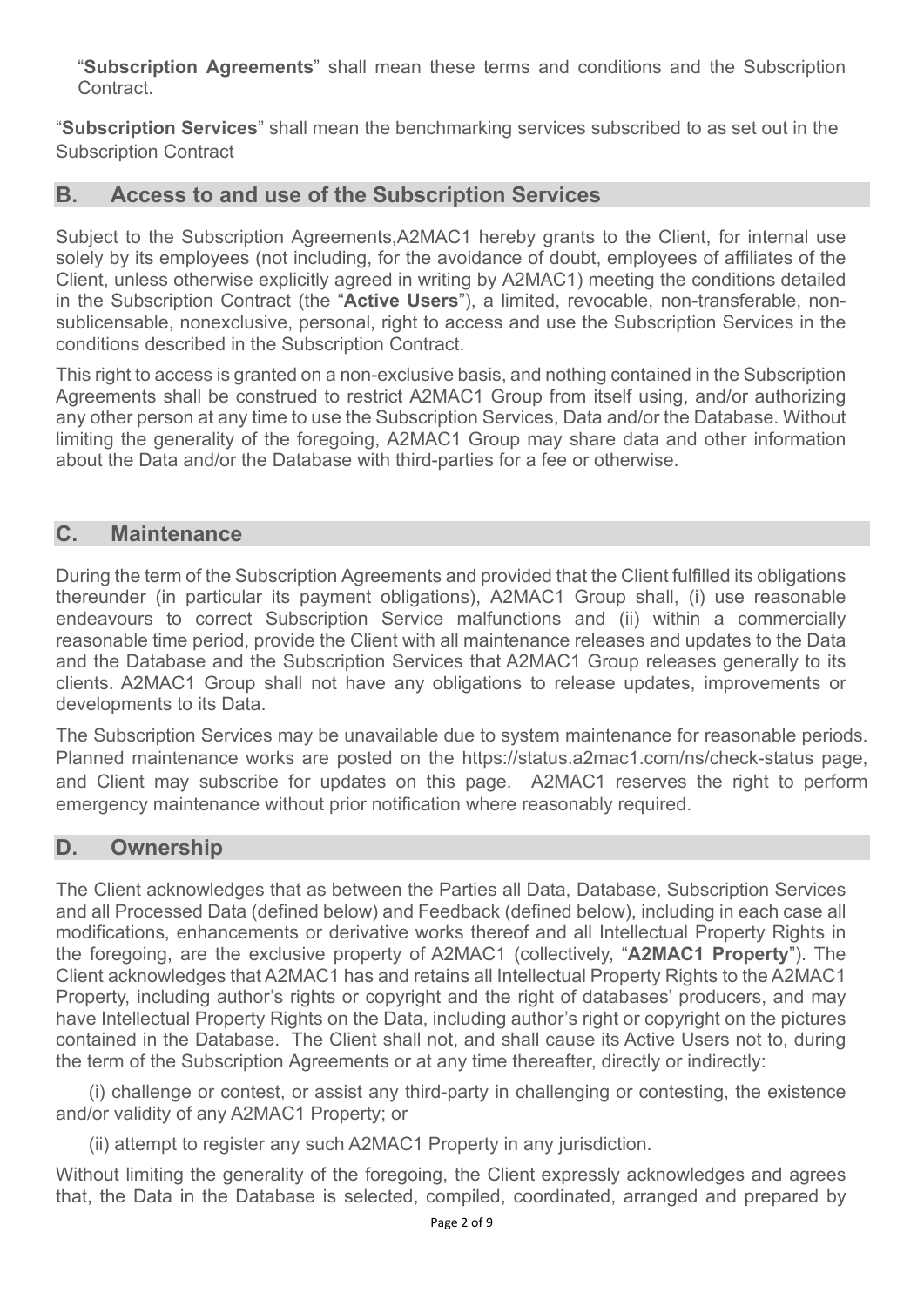A2MAC1 through the application of methods and standards of judgment used and developed through the expenditure of considerable work, time and money by A2MAC1. The Client also expressly acknowledges and agrees that the Data and the Database are valuable assets of A2MAC1 and the Client agrees that it shall prevent any unauthorized use of the information provided to it concerning the selection, compilation, coordination, arrangement and preparation of the Data and/or the Database and any unauthorized use of the Database and/or Data.

Except as otherwise specifically provided herein, A2MAC1 reserves all rights in the A2MAC1 Property, and other than the limited access rights granted in Article B, the Subscription Agreements shall not be construed to confer upon the Client any other rights, including any ownership right or equity interest in, the Data, the Database, the Subscription Services or any Intellectual Property Rights.

For the avoidance of doubt, the Client does not obtain, by virtue of the Subscription Agreements or otherwise (unless pursuant to a separate agreement between the Parties) any rights to use any Intellectual Property Rights or materials of A2MAC1 (or its licensors), including without limitation, any branding, trademarks, service marks, website content, advertising, marketing materials or other materials of A2MAC1, and the Client shall indemnify, defend, and hold harmless A2MAC1 for any losses (of any kind) incurred by A2MAC1 in connection with any such unauthorized use.

The Client acknowledges that the Data and the Database, the compilation and composition thereof, and any changes therein, are and will be in the complete control and sole discretion of A2MAC1.

The Client acknowledges that any document, whatever its nature, and any deliverables provided to the Client by A2MAC1 within the performance of the services covered by Subscription Agreements are the exclusive property of A2MAC1.

The Client acknowledges that A2MAC1 has and retains all Intellectual Property Rights in these documents and deliverables. The Client shall not, during the term of the Subscription Agreements or at any time thereafter, directly or indirectly use, exploit, reproduce, communicate, publish, transfer these documents and deliverables to any third-party without the prior written approval of A2MAC1.

The Client agrees that, without limiting A2MAC1's non-disclosure obligations respecting the Client's confidential information pursuant to Article K, A2MAC1 is the exclusive owner of all rights in any data that A2MAC1 develops that is derived from or based on the user activity of users of its websites and Database, including the Client and its Active Users, or from any data or content on the Database but not including any Client Data or any personally identifiable data (collectively, the "**Processed Data**"). The Client acknowledges that A2MAC1 may use tools, scripts, software, and utilities to administer the Database and monitor the use thereof by users of the Database, including the Client and Active Users and other users of the Database. Data derived from such activity or users is Processed Data hereunder.

If the Client elects to provide any feedback or suggests any features, functionality, additions, changes or modifications to the Database or the website portal ("**Feedback**"), A2MAC1 will own all right, title, and interest in, and shall have all rights to use, such Feedback. The Client hereby irrevocably assigns to A2MAC1 all right, title, and interest in and to the Feedback and agrees to provide A2MAC1 any assistance A2MAC1 may require to document, perfect, and maintain A2MAC1's rights in the Feedback.

# **E. Specific Restrictions**

The Client shall access and use the Subscription Services, Data and the Database solely for internal purposes (i.e., only by the Client's Active Users solely for the benefit of the Client).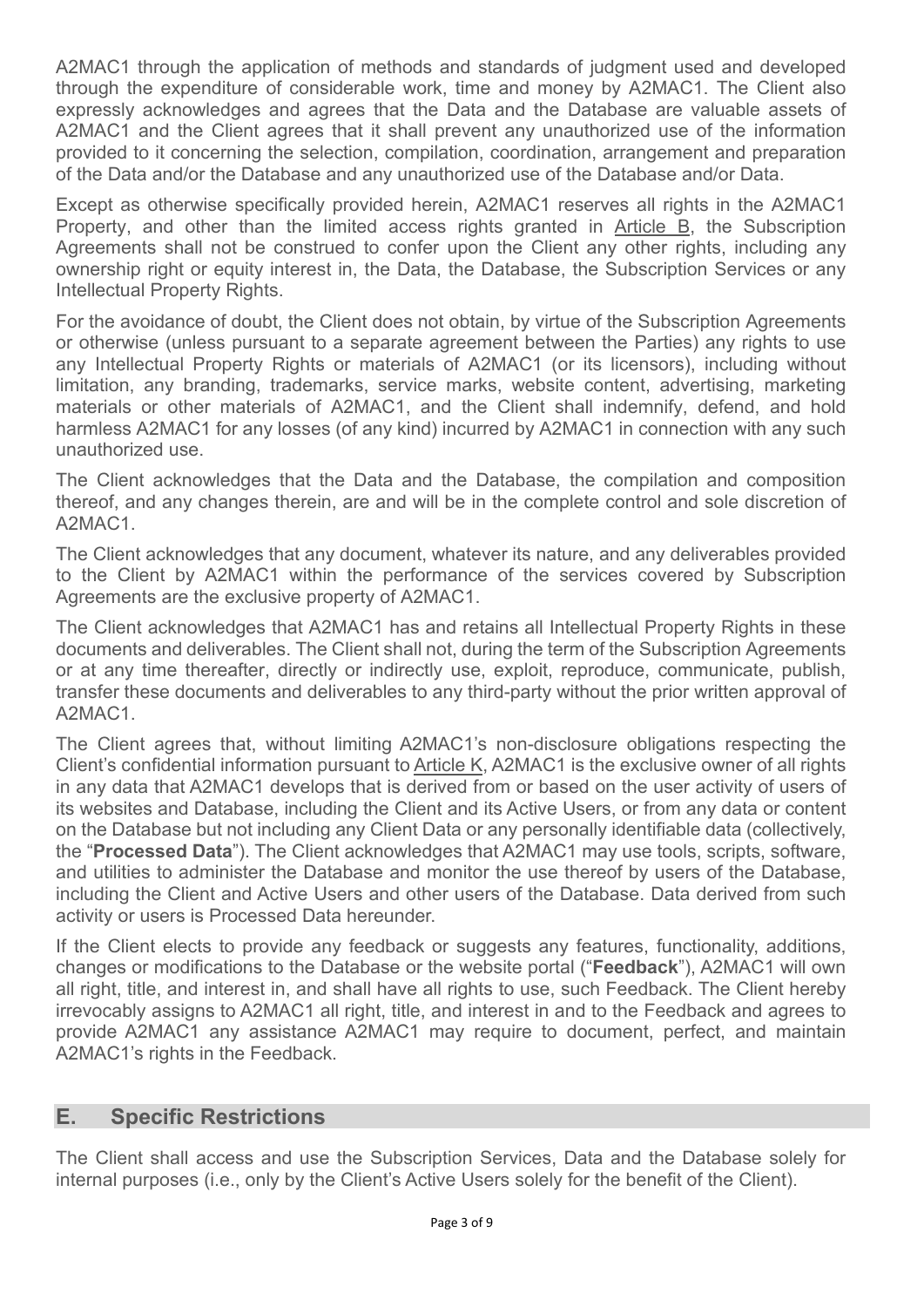During the term of the Subscription Agreements and thereafter for the whole legal duration of A2MAC1's Intellectual Property Rights (including any future extensions):

**i)** The Client may not reengineer or reproduce the Database, market, distribute, transfer or sell the Database and any part of the Data or the Subscription Services. Further, in no event shall the Client itself (or authorize any third-party to) distribute, display, publish, or otherwise make available the Data or the Database to any third-party (except for Active Users) without the prior written consent of A2MAC1. The Client shall not provide any information about the Data and the Database to third-parties that would provide a mechanism for reproducing any field, element, component, classification, code, calculation, formula, selection criteria, methodology and the like of any Data or of the Database;

**ii)** The Client shall not access or attempt to access any other A2MAC1 systems or software, programs or data that are not made available for the Client's use pursuant to Subscription Agreements or not made available for public use, or reverse engineer, decompile, or otherwise seek to discover the source code of any A2MAC1 software;

**iii)** The Client shall not create (and shall not authorize any third-party to create), derivative works or products from, reproduce or further transmit or distribute, the Data, the Subscription Services or the Database in any type of format or by any means, including but not limited to the internet, its intranet or other types of network. Further, the Client shall not (and shall not authorize any third-party to) use the Data to construct or facilitate the construction of other databases outside the Subscription Services; or to take any actions that would be aimed at circumventing the Client's or any third-party's need to continue to use the Data or the Subscription Services; or use the Data or the Database to develop or enhance any product that competes, directly or indirectly in A2MAC1's reasonable judgment with the Database or the Subscription Services;

**iv)** The Client shall abide by any and all copyright notices, information, or restrictions contained in the Database and/or Data and/or the Subscription Services. Massive downloading of Data (i.e. any kind of downloading through automated means and/or any downloading that is inconsistent with a normal access to the Database, as reasonably determined by A2MAC1) shall be considered as a violation of the Subscription Agreements. The Client shall not work around any technical limitations in the Database; use any tool to enable features or functionalities that are otherwise disabled in the Database; or perform or attempt to perform any actions that would interfere with the proper working of the Database, or prevent access to or the use of the Database by A2MAC1's other licensees or customers;

**v)** If A2MAC1 provides the Client with one or more passwords or other security measures in connection with the Subscription Agreements (and the access to the Subscription Servicesprovided hereunder) then the Client shall ensure that the passwords are protected and only used by Active Users and shall comply with any security procedures or technical requirements that are reasonably requested by A2MAC1 and that such Active Users comply with the Subscription Agreements. For the avoidance of doubt, obligations of the Client hereunder should be read to apply to the Client's Active Users. The Client shall be responsible for all uses of the Database and/or the Subscription Services by any person using such passwords and other credentials. Without limiting the foregoing, the Client is responsible for the use of the Database and/or the Subscription Services by any person or entity to whom the Client has given access to the Database and/or the Subscription Services or who obtains access as a result of the Client's failure to use reasonable security precautions, even if that use was not authorized by the Client. The Client shall promptly inform A2MAC1 with all relevant details if the Client has reason to believe that the safety, security or confidentiality of a password, Data, the Database or the Subscription Services has been or may be compromised,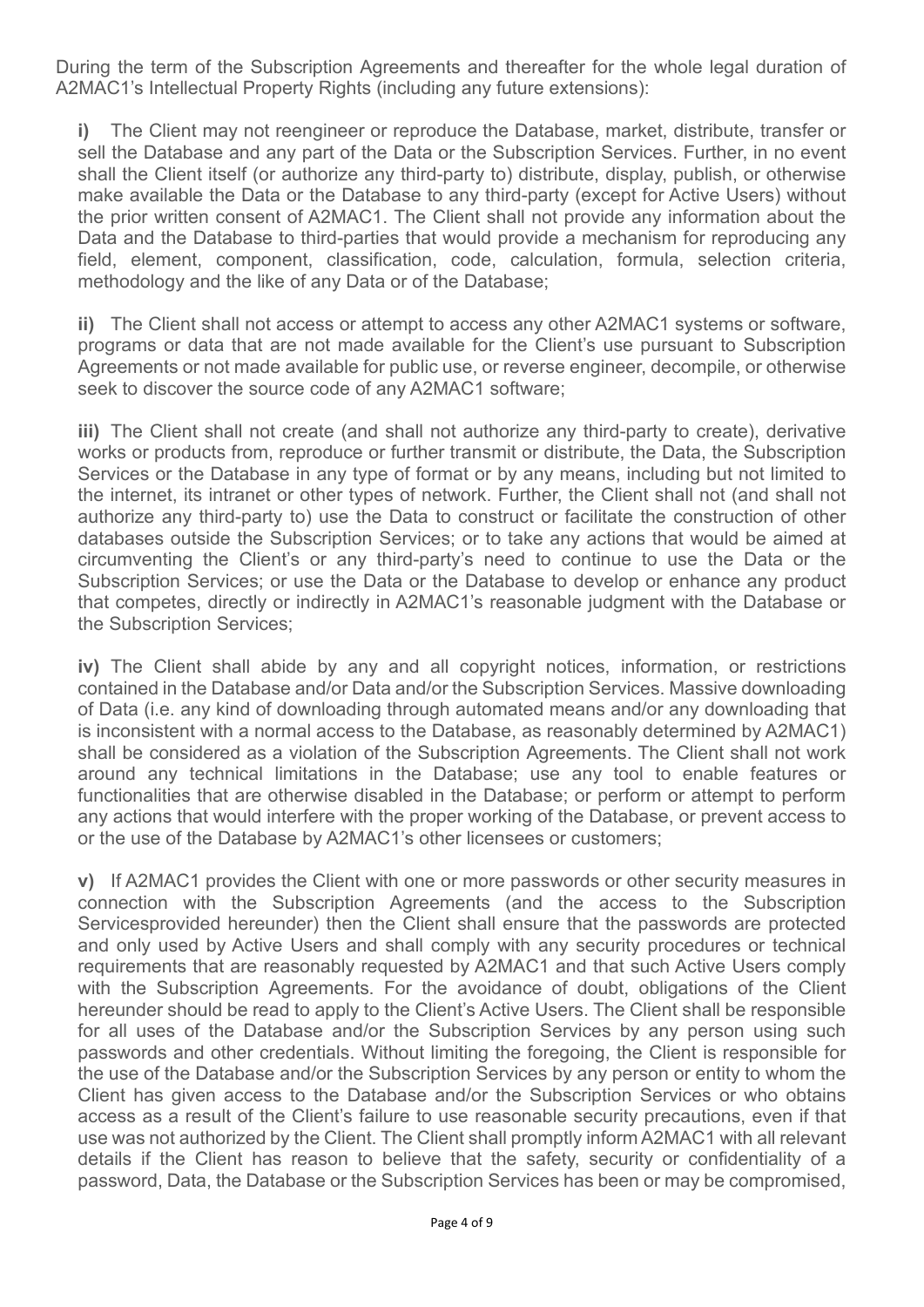and the Client shall reasonably cooperate with A2MAC1 in connection with the investigation and resolution of the foregoing;

**vi)** The Client acknowledges that A2MAC1 may monitor the Client's access to the Database and the A2MAC1 internet portal. If at any time A2MAC1 is of the opinion that the Client is not properly accessing the Data or the Database or the Subscription Services pursuant to the terms of the Subscription Agreements, and/or the Client is in breach of its obligations under the Subscription Agreements, A2MAC1 may give notice to the Client to that effect. Upon receipt of such notice, the Client shall promptly remedy to such improper use or breach. If the Client fails to do so within 30 days of the receipt of the notice, A2MAC1 shall be entitled to suspend the access to the Data and/or the Database and/or the Subscription Services of the Client, without any reimbursement or liability to the Client, and/or to take any other remedial measure it may deem appropriate;

**vii)** The Client shall not use the Data or the Database or the Subscription Services except as expressly permitted under the Subscription Agreements, or use the Database in any way that would violate any law applicable to the Client or A2MAC1; and

**viii)** The Client shall not transfer any of the rights granted to the Client under the Subscription Agreements, or cause or permit any person other than the Active Users to access or use the Database, including via the internet portal, or any Subscription Services.

Any use of the Data and/or the Database and/or the Subscription Services in violation of this Article E is a material breach of the Subscription Agreements and A2MAC1 can immediately terminate the Subscription Agreements. Notwithstanding anything to the contrary herein, A2MAC1 may immediately suspend the access to the Data and/or the Database and/or the Subscription Services of the Client, without any reimbursement or liability to the Client, and/or to take any other remedial measure it may deem appropriate, if A2MAC1 reasonably determines, in its sole discretion, that the Client's access to the Data and/or the Database and/or the Subscription Services poses a threat to any A2MAC1 Property (including in the event of massive downloading) or may otherwise result in substantial losses for A2MAC1.

# **F. Adjustment of the Subscription Fees**

The amount of the Subscription Fees (as defined in the Subscription Contract) due by Client in connection with its access to Data and the Database is set forth in the Agreement. The Client acknowledges and agrees that the amount of the Subscription Fees set forth in the Agreement is subject to an automatic adjustment each year to the then current A2MAC1 list price, provided however that, if the Initial Term (as defined in the Agreement) of the Agreement exceeds one year, such increase shall only be reflected in the Subscription Fees after the end of the Initial Term upon renewal of the Agreement. A2MAC1 will inform Client of the revised Subscription Fees not less than sixty (60) days prior to the expiry of the then current term. In the event that A2MAC1 fails to provide this information on time, Client's right to terminate this Agreement under Part IV shall be extended such that Client shall be entitled to give notice to terminate up to thirty (30) days after A2MAC1 provides the updated price information.

# **G. Specific Terms and Conditions Applicable to SaaS Services**

The provisions of this Article G shall only apply to the extent the Client has subscribed to the B-SaaS Service which permits Client to upload Client Data onto A2MAC1's IT systems, website and/or server ("**Systems**").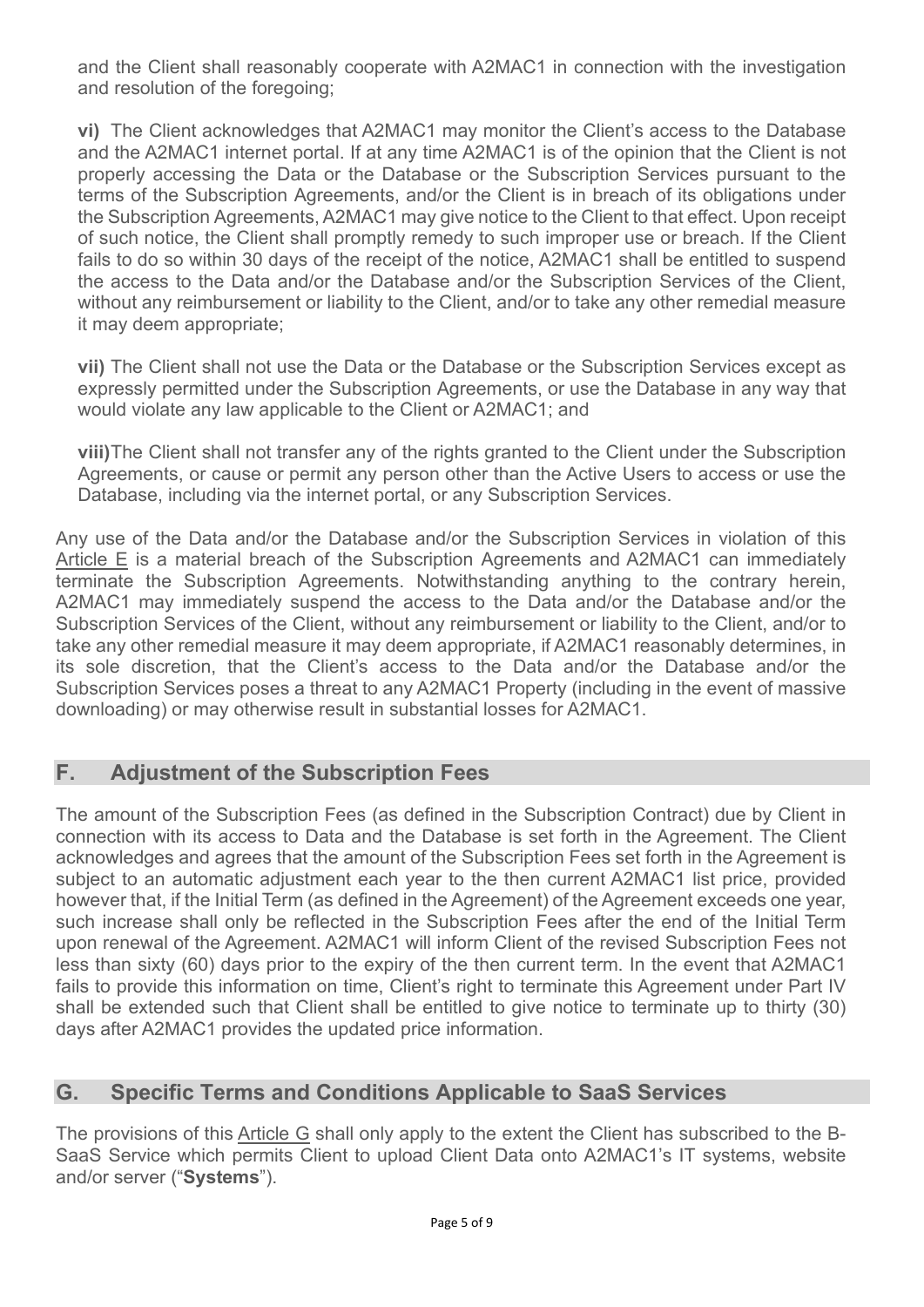A2MAC1 acknowledges that, as between A2MAC1 and Client, Client Data are the exclusive property of the Client. A2MAC1 undertakes to treat Client Data as confidential information of Client under the provisions of Article K. Client hereby grants A2MAC1 a non-exclusive, worldwide, royalty-free, sub-licensable license to use, modify and integrate into any derivative works the Client Data for the sole and exclusive purpose of providing the Subscription Services to the Client.

A2MAC1 will apply the same administrative, physical, and technical safeguards to protect the security, confidentiality and integrity of the Client Data as the ones it applies to its own Data and Database. Those safeguards will include, but will not be limited to, measures designed to prevent unauthorized access to or disclosure of the Client Data.

The B-SaaS Service is designed for collation of benchmarking data and not for storage or processing of personally identifiable information. In the event that Client intends to upload personally identifiable information to A2MAC1's Systems, Client shall notify A2MAC1 in writing and the parties shall enter A2MAC1's standard data processing agreement with respect to such personally identifiable information.

Customer hereby agrees to indemnify and hold harmless A2MAC1 against any damages, losses, liabilities, settlements and expenses (including without limitation costs and attorneys' fees) in connection with any claim or action that arises from the content of the Client Data.

Client shall have the right to keep copies and to use the Client Data on its own Systems in its sole discretion. Client shall be the sole responsible for exporting the Client Data (not including any other type of Data) saved on the A2MAC1's Systems prior to the termination of the Subscription Contract. Upon request by Client, A2MAC1 will, to the extent necessary, provide reasonable assistance to the Client in connection with such Client Data exports.

A2MAC1 will maintain Client's access to the Client Data for a duration of 30 days after the effective date of termination or expiration of the Subscription Contract. After such 30-day period, A2MAC1 will have no obligation to give access to the Client to Client Data and may delete or destroy all copies of the Client Data in its Systems or otherwise in its possession or control in its sole discretion.

### **H. Warranty and Disclaimer**

Each Party represents and warrants to the other that it has the authority to enter into the Subscription Agreements according to their terms, and that their execution and delivery of the Subscription Agreements and their performance thereunder will not violate any agreement applicable to it or violate any laws, rules or regulations applicable to it.

THE DATA, DATABASE AND SUBCRIPTION SERVICES ARE PROVIDED AS-IS AND, WHILE A2MAC1 USES COMMERCIALLY REASONABLE PRECAUTIONS TO ENSURE THE QUALITY OF THE DATA AND THE DATABASE, A2MAC1 DOES NOT GUARANTEE THE ACCURACY AND/OR THE COMPLETENESS OF THE DATA, THE DATABASE, OR ANY OTHER DATA RELATED THERETO, AND A2MAC1 SHALL HAVE NO LIABILITY FOR ANY ERRORS, OMISSIONS, OR INTERRUPTIONS THEREIN. A2MAC1 MAKES NO REPRESENTATION OR WARRANTY, EXPRESS OR IMPLIED, AS TO ANY INFORMATION OBTAINED BY THE CLIENT OR ANY OTHER PERSON OR ENTITY FROM THE ACCESS TO THE DATA, THE DATABASE, THE SUBSCRIPTION SERVICES OR ANY OTHER DATA RELATED THERETO. A2MAC1 MAKES NO EXPRESS OR IMPLIED WARRANTIES, AND EXPRESSLY DISCLAIMS ALL WARRANTIES OF NONINFRINGEMENT, MERCHANTABILITY OR FITNESS FOR A PARTICULAR PURPOSE OR USE WITH RESPECT TO THE DATA, THE DATABASE, THE SUBSCRIPTION SERVICES AND ANY OTHER DATA RELATED THERETO. WITHOUT LIMITING ANY OF THE FOREGOING, IN NO EVENT SHALL A2MAC1 HAVE ANY LIABILITY FOR ANY LOSS OF PROFITS OR INDIRECT, PUNITIVE, SPECIAL OR CONSEQUENTIAL DAMAGES (INCLUDING LOSS OF PROFITS), EVEN IF NOTIFIED OF THE POSSIBILITY OF SUCH DAMAGES. A2MAC1 MAKES NO WARRANTIES WITH RESPECT TO THE ACCURACY, COMPLETENESS, FUNCTIONALITY, SAFETY, PERFORMANCE, OR ANY OTHER ASPECT OF ANY DESIGN, PROTOTYPE OF FINAL PRODUCT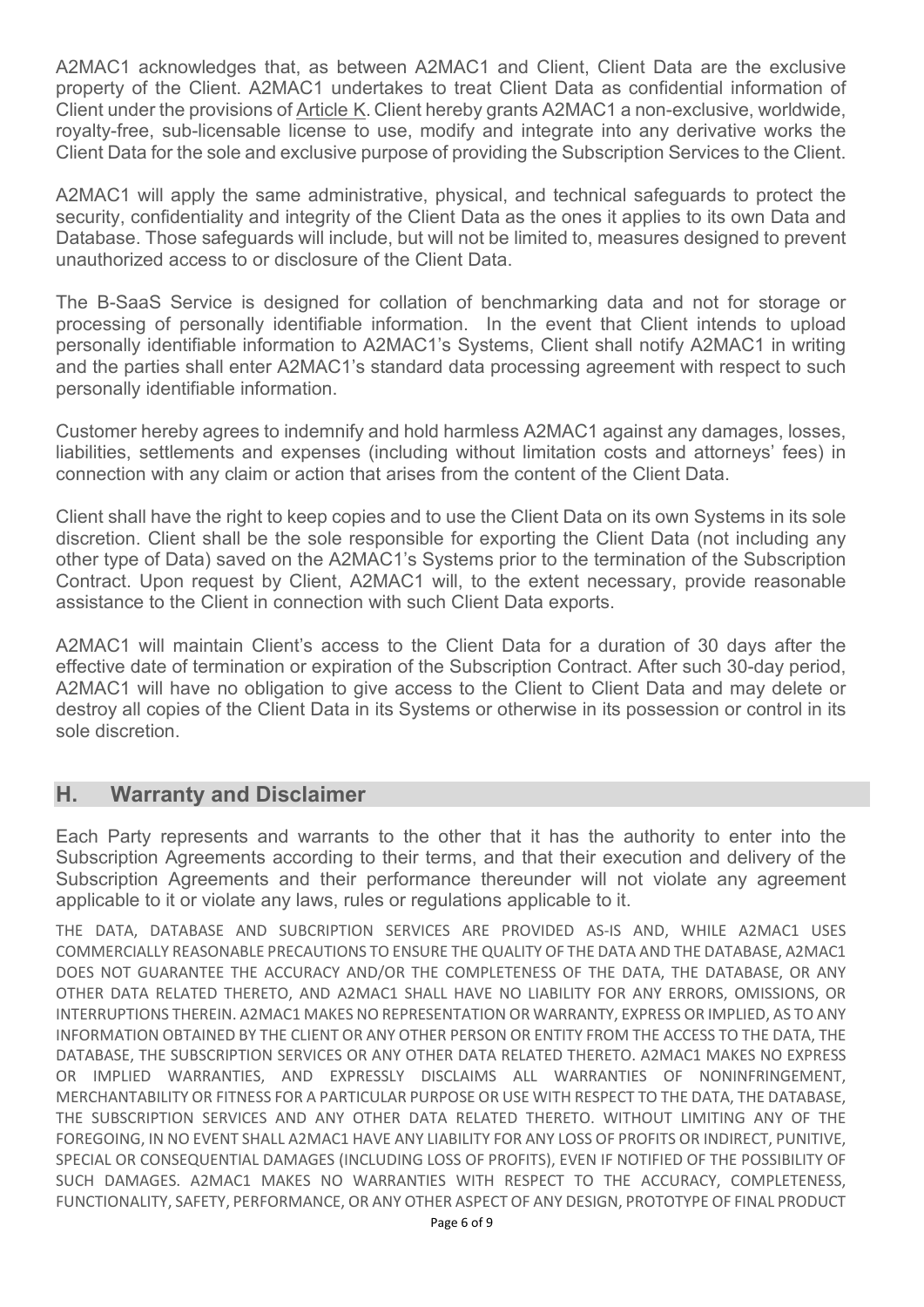DEVELOPED BY THE CLIENT USING THE DATABASE, THE SUBSCRIPTION SERVICES OR DATA. THE CLIENT AKNOWLEDGES THAT OBJECTS, NAMES, TRADEMARKS, SERVICE MARKS, DESIGNS, MODELS OR WORK OF AUTHORSHIP DEPICTED IN ANY DATA MAY BE PROTECTED BY INTELLECTUAL PROPERTY RIGHTS BELONGING TO THIRD PARTIES. THE CLIENT AKNOWLEDGES THAT A2MAC1 AND ITS AFFILIATES SHALL NOT BE LIABLE FOR ANY USE BY THE CLIENT OR A THIRD PARTY OF THE OBJECTS, NAMES, TRADEMARKS, SERVICE MARKS, DESIGNS, MODELS OR WORK OF AUTHORSHIP DEPICTED IN ANY DATA.

In no event shall the cumulative liability of A2MAC1 and its affiliates to the Client under or relating to the Subscription Agreements at any time exceed the amount of Fees paid or payable to A2MAC1 pursuant to the Subscription Agreements.

# **I. Use of Information and Audit Rights**

Use of Information. When registering, the Active Users are required to provide certain personally identifiable information, such as company, name, position, department, area of interest and professional contact details (e.g. address, e-mail address and telephone number).

A2MAC1 also collects information relating to Active Users' usage of the Data, the Database and the Subscription Services. A2MAC1 acts as Controller rather than Processor with respect to such personally indentifiable information.

Customer and A2MAC1 will each comply with all Applicable Data Protection Laws in connection with the Subscription Agreements. "Applicable Data Protection Laws" shall mean: (i) where applicable, Regulation 2016/679 of the European Parliament and of the Council on the protection of natural persons with regard to the processing of personal data and on the free movement of such data, and any data protection laws in any European Union Member State including laws implementing such Regulation, (ii) where applicable, the California Consumer Privacy Act of 2018 ("CCPA"), including any regulations promulgated thereunder, as amended from time to time, and (iii) any data protections laws applicable to the jurisdiction under which the parties are contracting.

As part of their contractual relations, A2MAC1 may transfer usage statistics to the Client. The Active Users may exercise their rights relating to such data against each Party which undertakes to inform the other of any request received in this respect. This information must be communicated as soon as possible and no later than forty-eight hours after the receipt of the request. Each Party shall assist the other, insofar as this is possible, for the fulfilment of its obligation to respond to requests for exercising the data subject's rights.

A2MAC1 will collect and process all personally identifiable information in accordance with its General Privacy Notice which can be found on A2MAC1's website.

The Client is expected to read carefully such General Privacy Notice ensure that its employees and especially the Active Users are aware of these notices.

Audit Rights. Client agrees to maintain complete and accurate books, records, and other documents (including computer files and supporting orders and invoices) regarding or in connection with its use of the Subscription Services (hereinafter "Records") in accordance with generally accepted accounting principles during the Subscription Term and for a period of two years thereafter. A2Mac1 may, at its own expense, on reasonable prior notice, periodically inspect and audit Client's Records and use of the Data and Database and Subscription Services, with respect to matters covered by this Agreement, provided that if such inspection and audit reveal that Client has underpaid A2Mac1 with respect to any amounts due and payable during the Subscription Term, Client shall promptly pay the amounts necessary to rectify such underpayment. Client shall pay for the costs of the audit if the audit determines that Client's underpayment equals or exceeds five percent (5%) in any given quarterly period during the Term.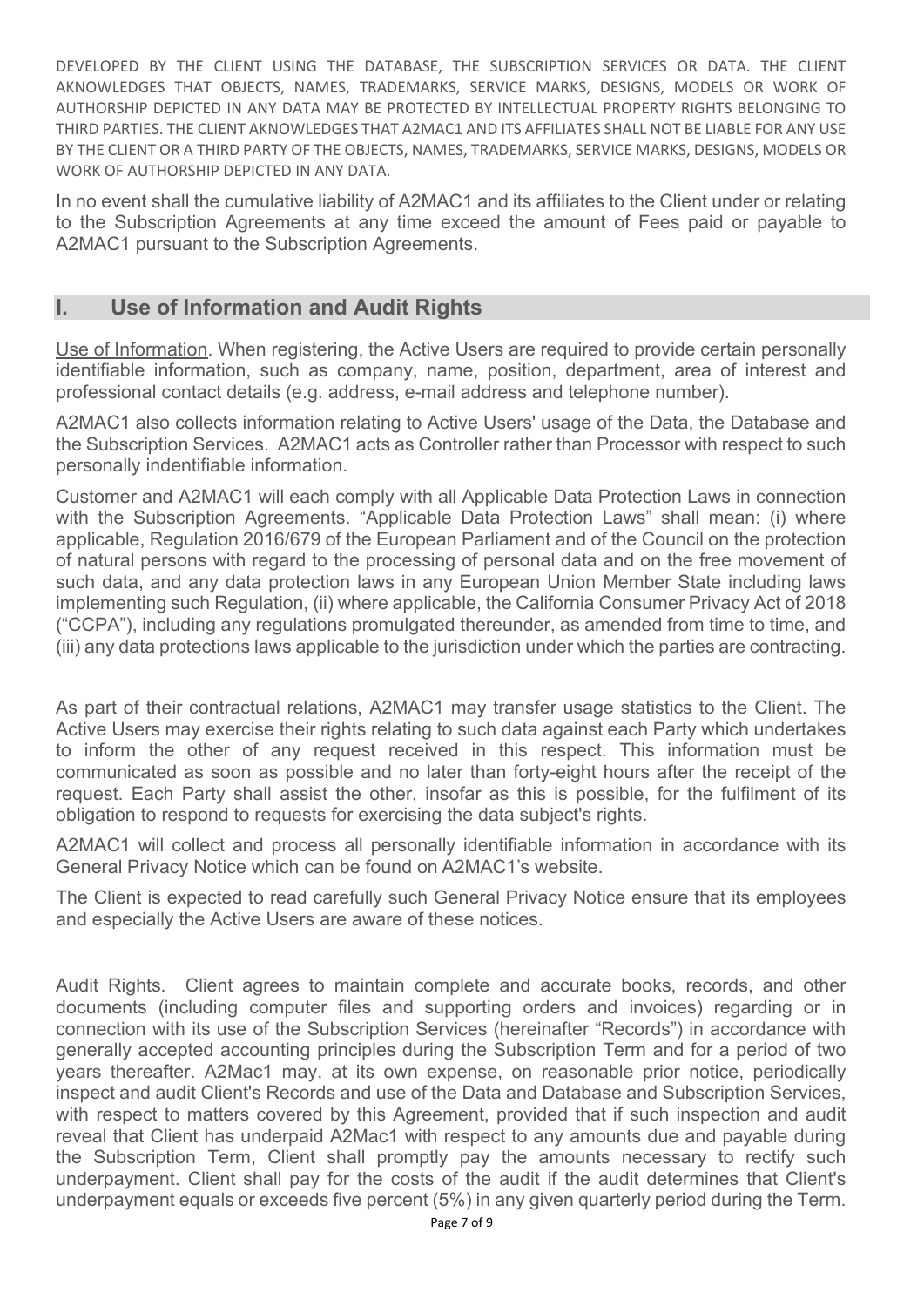Such inspection and auditing rights will extend throughout the Subscription Term of this Agreement and for a period of two years thereafter. If such audit reveals that Client's use of the Data or Database or the Subscription Services is not in compliance with the terms of this Agreement, A2Mac1 and Client will meet to resolve the noncompliance. If such noncompliance may be categorized as material breach of this Agreement, Client will be required to resolve such noncompliance immediately.

### **J. Non Solicitation**

The Client covenants and agrees that during the term of the Subscription Agreements and for twelve (12) months after the termination or expiration thereof, regardless of the reason for the termination, the Client will not, directly or indirectly, on their own behalf or on behalf of or in conjunction with any person or company, recruit, solicit, or induce, or attempt to recruit, solicit, or induce, any employee of A2MAC1 or of its affiliates, to terminate their employment relationship with A2MAC1 and/or one of its relevant affiliates.

# **K. Confidentiality**

Each Party undertakes not to disclose to a third-party any confidential information provided by the other Party and/or its affiliates, and each Party shall take all appropriate actions to keep such information confidential, unless:

- i. agreed in writing between the Parties;
- ii. the relevant information was made public in a manner other than by violation of this Article by the Party intending to disclose it;
- iii. the disclosure is required by law or regulations; and/or
- iv. the disclosure is necessary or advisable to enable a Party to enforce its rights hereunder.

### **L. General provisions**

#### Survival

The following provisions will survive any expiration or termination of the Subscription Agreements: Article A (Definitions); Article D (Ownership); Article E (Specific Restrictions); Article G (Specific Terms and Conditions Applicable to SaaS Services); Article H (Warranty and Disclaimer); Article I (Use of Information); Article J (Non Solicitation); Article K (Confidentiality); and Article L (General Provisions).

#### **Waivers**

A waiver of any term, provision or condition of, or consent granted under, the Subscription Agreements shall be effective only if given in writing and signed by the waiving or consenting Party and then only in the instance and for the purpose for which it is given. For the purposes of the Subscription Agreements and all agreements executed pursuant hereto, no course of dealing between or among the Parties and no delay on the part of the Party in exercising any rights hereunder or thereunder shall operate as a waiver of the rights hereof and thereof. Save